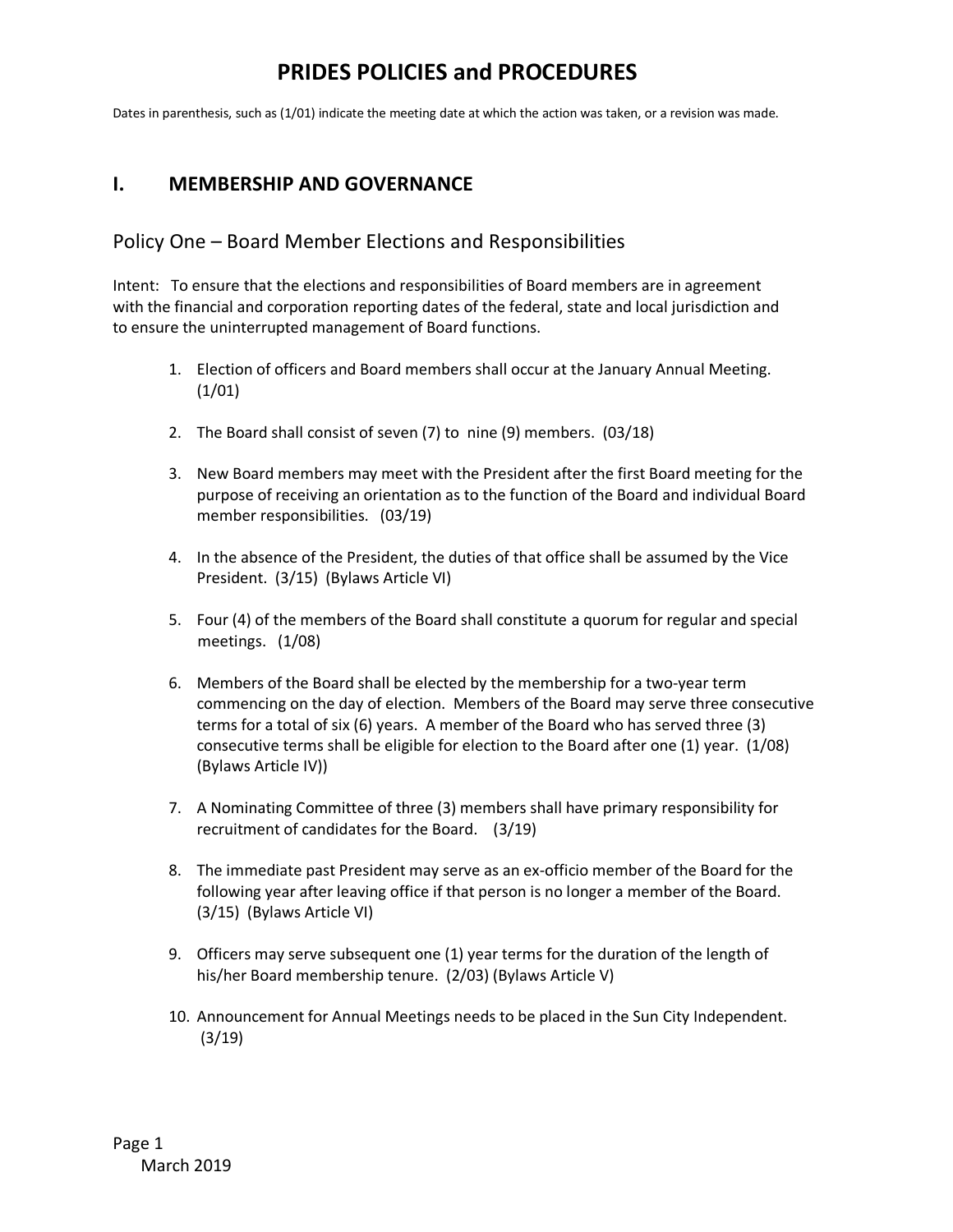Dates in parenthesis, such as (1/01) indicate the meeting date at which the action was taken, or a revision was made.

- 11. Vacancies of the Board between elections shall be filled by Board appointment. Such appointed members of the Board shall serve the FULL term of the individuals they are replacing. (9/01) (Bylaws Article IV)
- 12. One individual shall be designated to serve as the liaison between the County and the PRIDES. **Any individual wishing to contact the County shall do so THROUGH the appointed liaison.** Contact with the County representative will be made solely by the President or his/her appointed designee. (12/92)
- 13. Board meetings are open to guests. Guests must arrive before the opening of the meeting. (9/87)
- 14. Board members are covered by PRIDES liability insurance. (2/96) (3/15)

#### Policy Two – Membership

Intent: To ensure accurate records for efficient management of PRIDES activities; to safeguard the interests of both the individual member and the PRIDES organization; to create and maintain an environment that is inviting and welcoming of new members.

- 1. A member of the PRIDES shall be any resident of Sun City, Arizona who (1) desires to further the purpose of the organization, (2) is willing and able to actively participate in the work of the organization, and (3) completes a membership application form. (3/15) (Bylaws Article III)
- 2. All PRIDES must sign a waiver card. (5/81)
- 3. The criteria for a quorum at the general meeting shall be "all members present constitute a quorum." (6/99) (Bylaws Article VII)
- 4. Phase Coordinators shall make name tags for new members. (3/15)
- 5. A formal acknowledgement shall be made of new members. (5/00)
- 6. Inactive PRIDES members will have their membership status reviewed to determine continuation or removal from the membership roster. (3/19)
- 7. Acknowledgement for the services of individuals who have left the membership of the PRIDES in the past year may be given at the Annual Meeting. (3/15)
- 8. Safekeeping of any awards and lists of awards to the PRIDES shall be the responsibility of the Historian. (3/84)
- 9. Beer may be served at the Annual Luncheon. (3/15)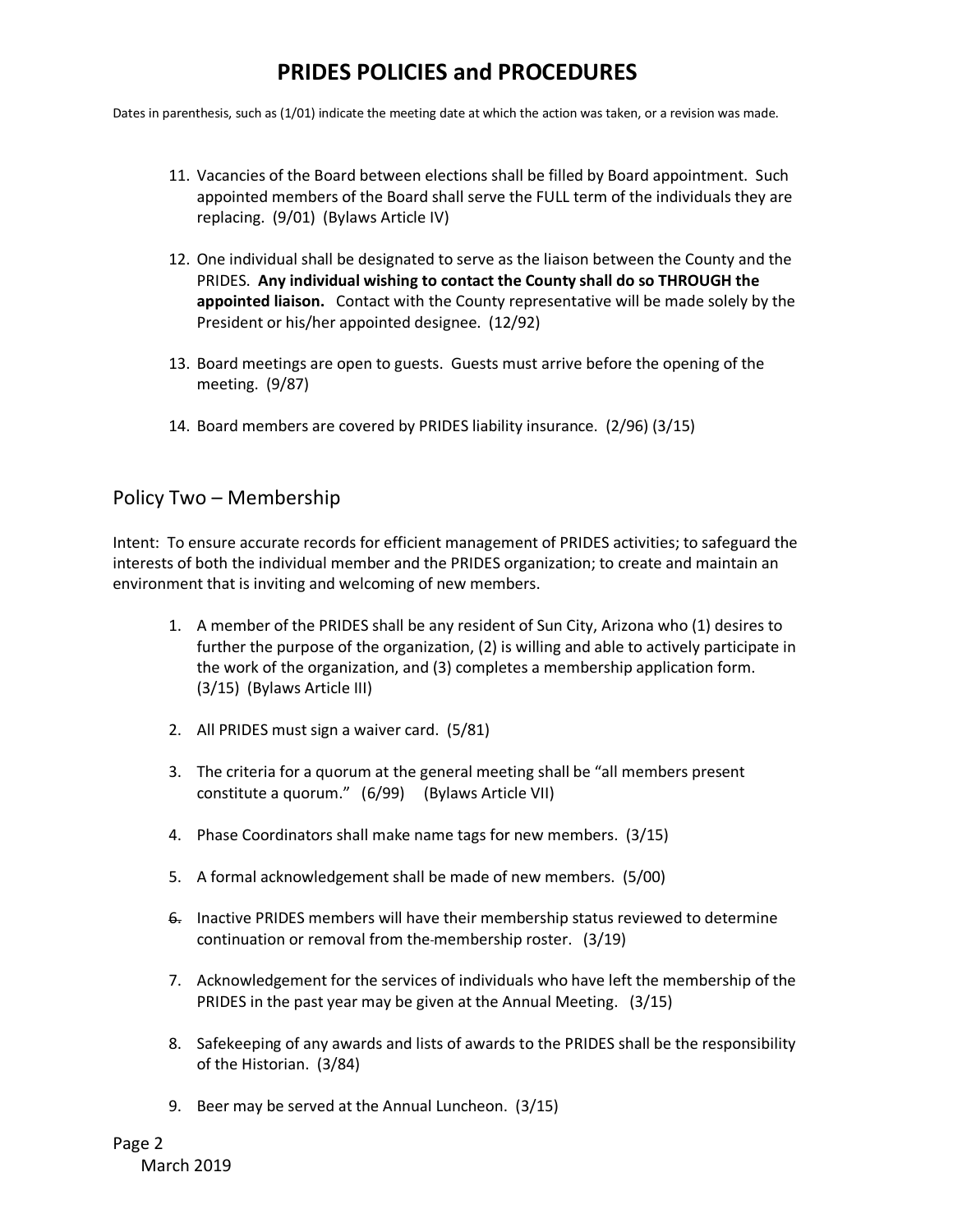Dates in parenthesis, such as (1/01) indicate the meeting date at which the action was taken, or a revision was made.

10. Members are invited and encouraged to make suggestions for the improvement of PRIDES programs and operations to any Board member for consideration.

#### Policy Three – Code of Conduct

- 1. The Sun City PRIDES is committed to providing volunteers with an environment that is free from discrimination and unlawful harassment. (12/16)
- 2. Actions, words, jokes or comments based on an individual's sexual orientation, race, ethnicity, age, religion or any other legally protected characteristic will not be tolerated. (12/16)
- 3. PRIDES encourages volunteers to bring any incidents of discrimination and/or harassment to the attention of any member of the Board of Directors, as soon as is reasonably possible. (12/16)
- 4. A member of the PRIDES who continues to be disruptive and/or fails to abide by Roberts' Rules of Order during membership meetings may be warned that the distruption is not acceptable or well received by the membership, and the member may be removed from the membership roster. This will occur if a member of PRIDES makes a motion calling for the removal of the member. The President may allow discussion supporting or defending this motion. After the discussion, a vote of the membership for or against the removal will be taken. A majority vote for removal is required. The member shall be informed of the outcome. The results shall be recorded in the minutes. (3/19)

#### **II. FINANCES**

#### Policy One – Purchases

Intent: To ensure that tools are adequate in number, kind and condition to support the work of volunteers; to guarantee that inventories are accurate both in terms of repairs and replacement; and to assure the responsible expenditure of financial resources.

1. One individual shall be designated annually by the Board to make purchases of repairs to tools of any kind on behalf of the PRIDES. Permission to purchase and repair may be granted to others by this individual whose responsibility it is to maintain proper records of receipts and updated inventories. Individuals needing specific equipment or repairs shall notify this individual, who will arrange for appropriate action to be taken. (4/00).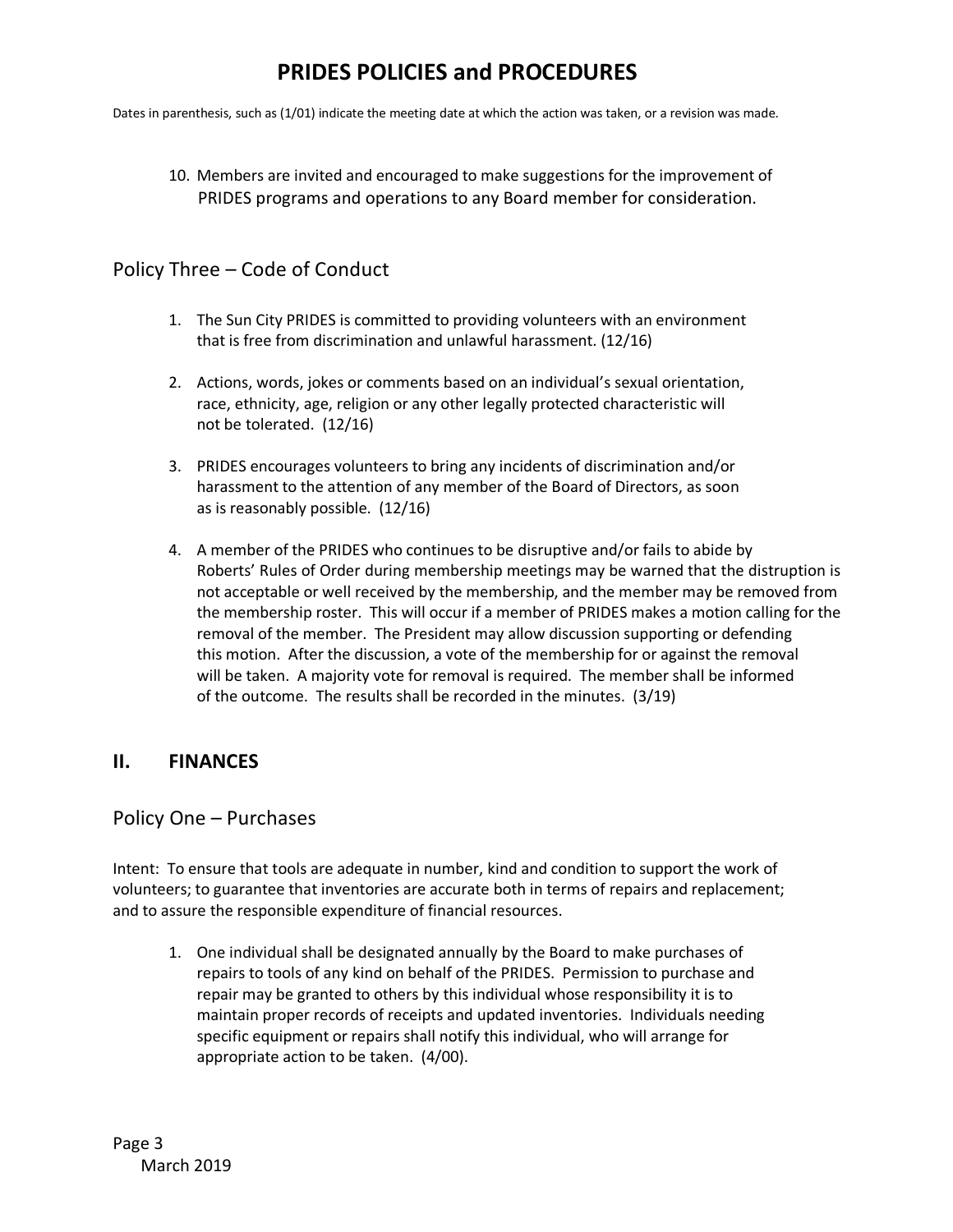Dates in parenthesis, such as (1/01) indicate the meeting date at which the action was taken, or a revision was made.

2. Anyone purchasing or repairing tools without authorization will not be reimbursed for these expenditures. (3/00)

#### Policy Two – Purchases

Intent: To reduce the number of receipts and paper work involved in reimbursing leadership volunteers for expenditures associated with their responsibilities and to ensure that purchases are made by authorized persons only.

- 1. Volunteers required to make miscellaneous purchases in the fulfillment of their Responsibilities may receive an advance of not more than \$300.00. (9/00)
- 2. Expenditures up to \$300.00 do not need Board approval. (6/97)
- 3. All purchases on behalf of Sun City PRIDES, including purchase of gas, may be Made only by an authorized person. (5/81)

#### Policy Three – Purchases

1. By IRS regulations, PRIDES liabilities must stay under \$25,000.00. (1/84)

### **III. BUILDING, GROUNDS and EQUIPMENT**

#### Policy One – Keys

Intent: To safeguard the properties and records of the PRIDES; to demonstrate responsible Management for the purpose of insurance; to assist police investigations.

1. Keys to buildings, equipment, vehicles and locks shall be issued to individuals who regularly need them to carry out their PRIDES' responsibilities. **A complete and absolutely current record must be kept indicating the names of the individuals to whom keys have been issued, the date of issue and the date when keys were returned. No copies of keys shall be made by anyone having been assigned a KEY.** (02/01)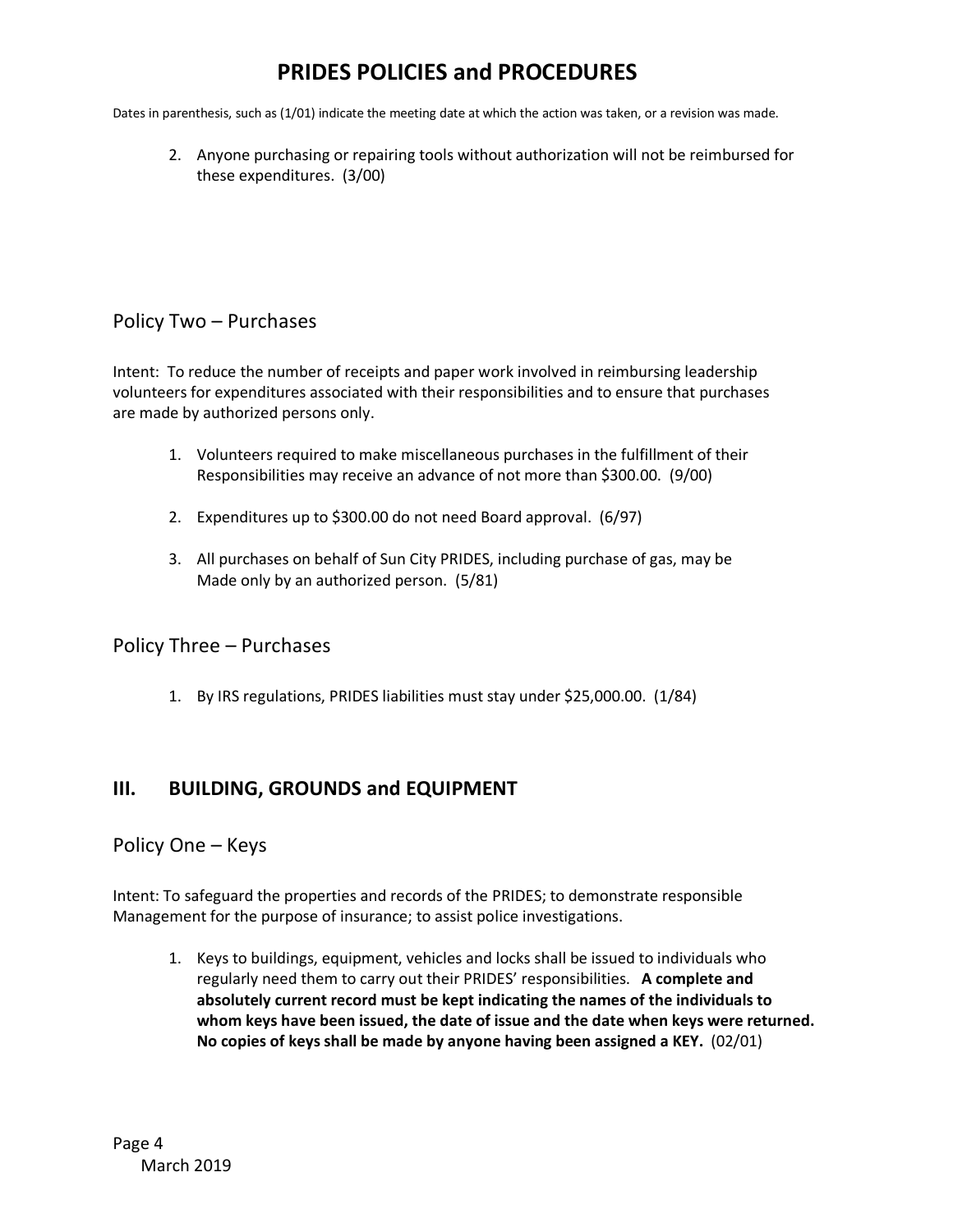Dates in parenthesis, such as (1/01) indicate the meeting date at which the action was taken, or a revision was made.

### Policy Two – PRIDES' equipment

Intent: To ensure the safety of PRIDES volunteers and accurate inventories and maintenance of PRIDES' property.

1. Only persons determined to be qualified by the individual responsible for the inventory control shall have access to PRIDES' tools and equipment.

#### Policy Three – Vehicles

Intent: To ensure the safety of volunteers driving PRIDES' vehicles and to comply with insurance restrictions and requirements.

1. Any individual driving a vehicle belonging to the PRIDES must have a valid driver's license and **must have given a photo copy of the license** to the Treasurer prior to operating the vehicle. The Treasurer shall report the names of certified PRIDES drivers to the insurance companies as required. (5/00)

### **IV. VOLUNTEER SERVICE and WORK**

Policy One – Work Standard

Intent: To maintain consistency of operation and appearance of the properties maintained by the PRIDES.

- 1. The PRIDES will not be involved in any work undertaken by a contractor. (11/81)
- 2. Any oral agreement with any organization, group, condo association, etc. made by a PRIDES member supposedly on behalf of the PRIDES will be deemed invalid until presented to the Board and approved.
- 3. Tree trimming decisions are made by the PRIDES, not the County. (03/19)
- 4. The ditch between  $103^{rd}$  and  $107^{th}$  north of Grand is the responsibility of Banner Boswell Hospital. (9/95)
- 5. The squad will not work on the weekends of New Years, Easter, Thanksgiving and Christmas. (4/15)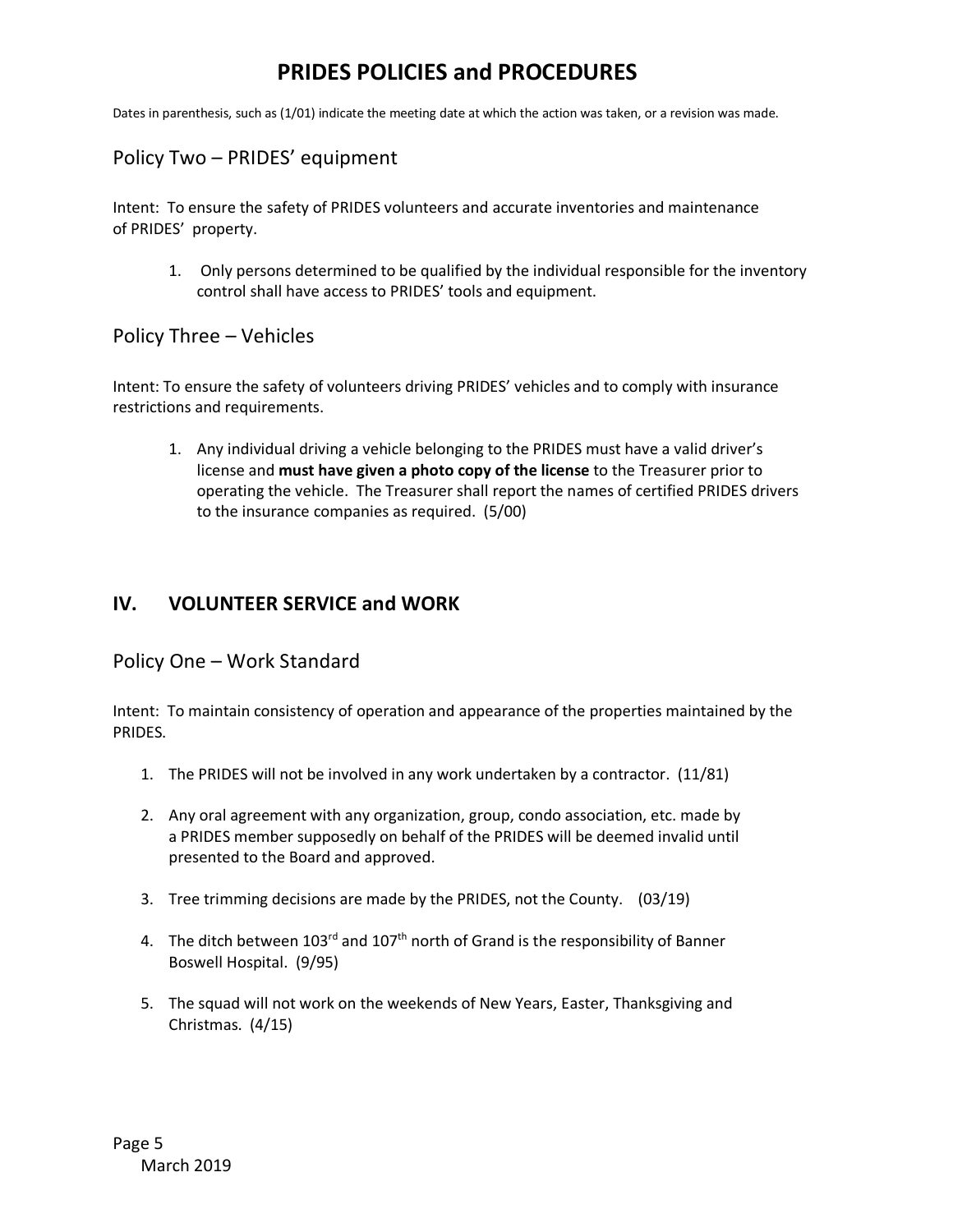Dates in parenthesis, such as (1/01) indicate the meeting date at which the action was taken, or a revision was made.

### Policy Two – Treatment of Volunteers

Intent: To ensure (1) the successful integration of individuals into the PRIDES family of volunteers, and (2) their continued satisfaction and enjoyment in fulfilling their commitment.

- 1. Phase Coordinators shall make name tags for new members. (3/15)
- 2. Members who lose their name tags should notify their Phase Coordinator or squad leader for a replacement. (3/15)
- 3. A letter or certificate of appreciation may be given to individuals upon notification either by the individual or the Phase Coordinator when they resign from the PRIDES. (5/04)
- 4. Individuals wishing to receive a pin in recognition of service (in five-year increments) shall so indicate, and pins will be purchased for them. (3/15)
- 5. Upon the passing of a current or former PRIDES member, a tree shall be planted in Sun City at a location chosen by the Arbor Day Committee of the PRIDES. This tree shall be planted the year after notification of the death of the PRIDES member. A sympathy card shall be sent to the family of the deceased PRIDES member as soon as possible upon receipt of notification by the PRIDES of the member's death. (11/16)

### **V. PUBLICATIONS, PUBLICITY, PRINTING and COMMUNITY RELATIONS**

#### Policy One – Publications and Printed Information

Intent: To promote the programs and activities of the PRIDES; to ensure a consistent image and voice for the PRIDES to the public.

- 1. The words **Sun City PRIDES** or **PRIDES** shall never be used in association with any commercial advertising. (5/93)
- 2. All matters pertaining to press releases, public announcements, articles for publication or anything of a publicity nature concerning the PRIDES will be handled by the Publicity Committee and reviewed and approved by the President or his/her designee. (3/15)